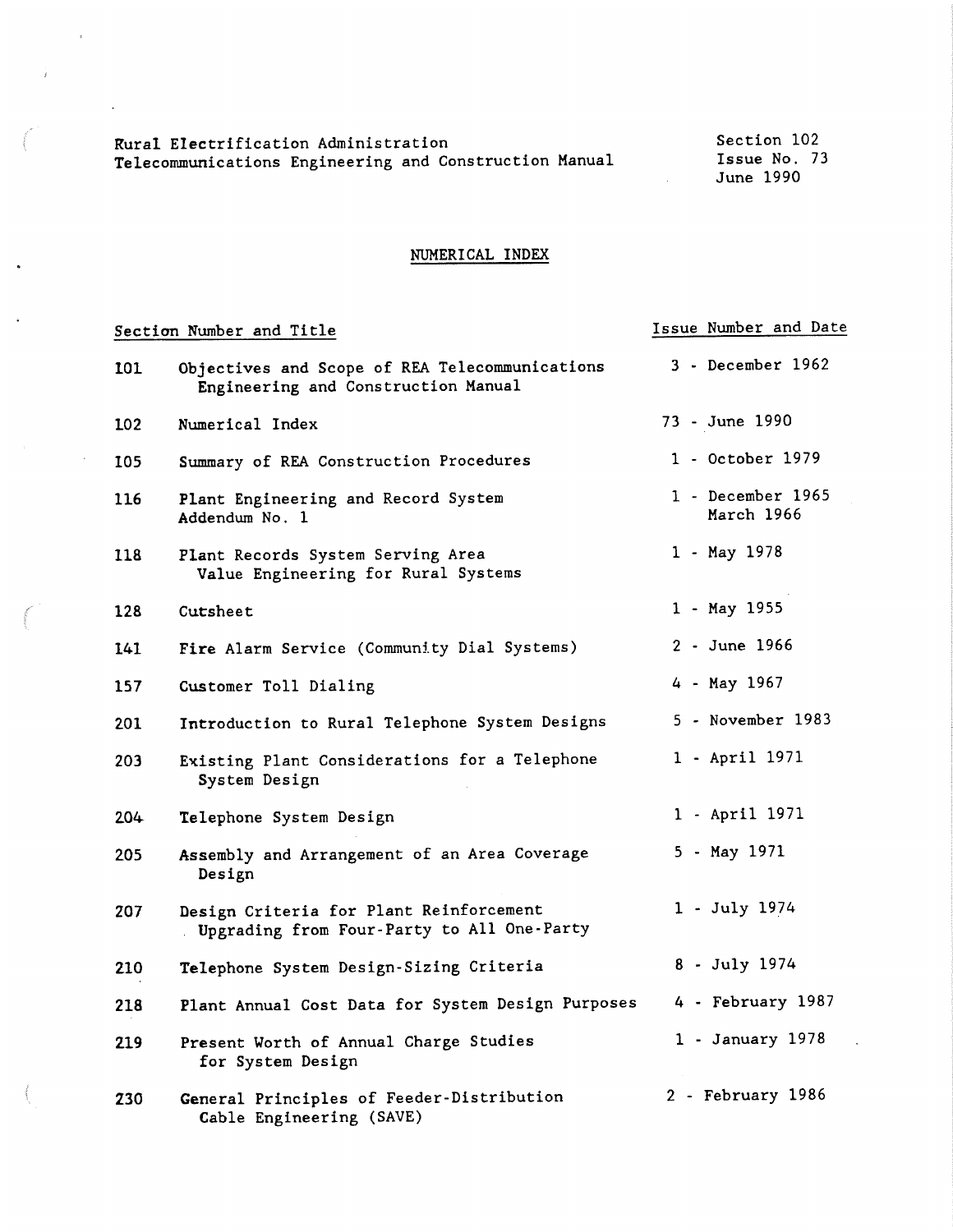$\hat{\mathbf{v}}$ 

 $\ddot{\phantom{a}}$ 

|     | Section Number and Title                                                                                                                 | Issue Number and Date |
|-----|------------------------------------------------------------------------------------------------------------------------------------------|-----------------------|
| 231 | Design Techniques of Feeder-Distribution<br>Cable Engineering (SAVE)                                                                     | 2 - February 1986     |
| 232 | Transmission Design and Costs Considerations<br>of Feeder-Distribution Cable Engineering (SAVE)                                          | 2 - February 1986     |
| 301 | Central Office Buildings                                                                                                                 | 3 - December 1976     |
| 302 | Power Requirements for Community<br>Central Office Equipment                                                                             | 6 - April 1989        |
| 304 | Central Office Replacement Economic<br>Studies Guidelines                                                                                | 1 - February 1979     |
| 306 | Earthquake Bracing for Central Office Equipment                                                                                          | 1 - September 1985    |
| 319 | Interoffice Trunking and Signaling                                                                                                       | 4 - October 1978      |
| 320 | Emergency Generating and Charging Equipment                                                                                              | 5 - June 1990         |
| 322 | Application Guide for the Preparation of Detailed<br>Digital Central Office Equipment Requirements<br>(Parts III and IV of REA Form 522) | 3 - February 1990     |
| 323 | Fundamentals of Digital Techniques and Switching                                                                                         | 1 - September 1979    |
| 324 | Digital Terminology                                                                                                                      | 1 - April 1980        |
| 327 | Application Guide for the Preparation of Detailed<br>Equipment Requirements for Direct Distance<br>Dialing Equipment                     | 4 - January 1978      |
| 332 | Guide for Utilization of Central Office<br>Loop Extenders                                                                                | 1 - August 1969       |
| 340 | Subscriber Line Concentrators                                                                                                            | 2 - January 1979      |
| 341 | Application Guide for the Preparation of Detailed<br>Subscriber Line Concentrator Requirements                                           | 2 - October 1984      |
| 401 | Subscriber Loop Electronic Systems                                                                                                       | 1 - December 1980     |
| 406 | Transmission Facility Data                                                                                                               | 3 - August 1977       |
| 407 | How to Make Insertion Loss Measurements                                                                                                  | 1 - March 1959        |
| 415 | Transmission Objectives                                                                                                                  | 5 - June 1990         |
| 424 | Guidelines for Telecommunications<br>Subscriber Loop Plant                                                                               | 4 - July 1988         |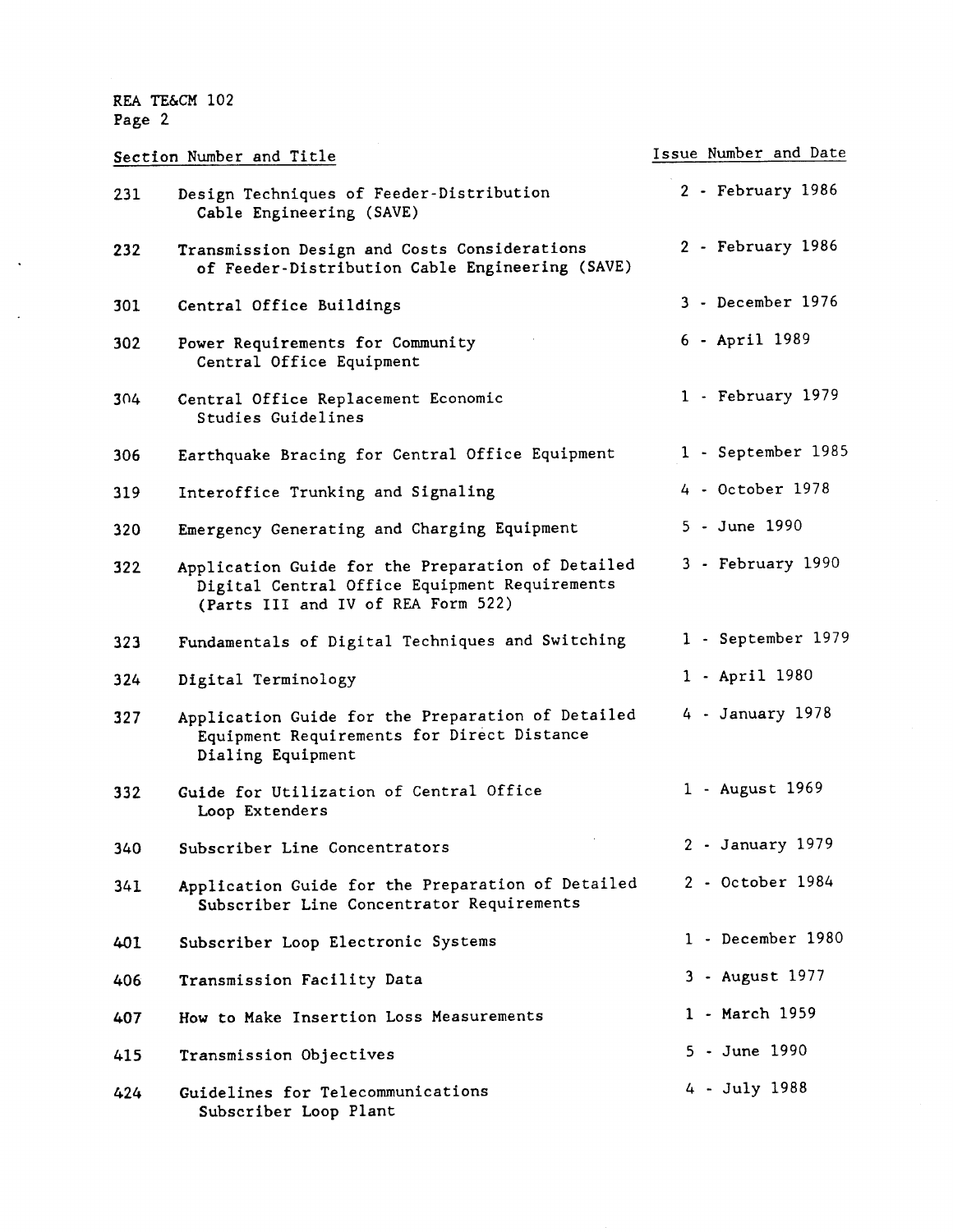$\bar{\mathcal{A}}$ 

|       | Section Number and Title                                                                                                | Issue Number and Date                |
|-------|-------------------------------------------------------------------------------------------------------------------------|--------------------------------------|
| 426   | Subscriber Loop Computations --<br>Design-by-Loss Method                                                                | 2 - December 1977                    |
| 427   | Application and Use of Voice Frequency Repeaters<br>for Subscriber Loops                                                | 3 - March 1982                       |
| 428   | Applications and Use of Bridged Tap Isolators<br>(BTI) for Subscriber Loops                                             | 1 - October 1965                     |
| 429   | Automatic Gain Control Repeaters and Their<br>Application to Common Mode Operation                                      | 2 - January 1979                     |
| 431   | Voice Frequency Loading for Trunk Cables<br>Addendum No. 1                                                              | 2 - October 1962<br>April 1975       |
| 432   | Acceptance Tests for Loaded Subscriber Loop Plant<br>(One-Man) Structural Return Loss Method from<br>the Central Office | 1 - February 1968                    |
| 435   | Cable Capacitance Measurements                                                                                          | 1 - January 1979                     |
| 445   | How to Make Structural Return Loss Measurements                                                                         | 2 - January 1965                     |
| 451   | Telephone Noise Measurement and Mitigation<br>Addendum No. 1                                                            | 2 - September 1979<br>September 1981 |
| 451.1 | Noise Isolation                                                                                                         | 1 - September 1979                   |
| 451.2 | Shield Continuity                                                                                                       | 2 - April 1984                       |
| 451.3 | Cable Balance                                                                                                           | 1 - September 1979                   |
| 451.4 | Longitudinal Chokes                                                                                                     | 1 - September 1979                   |
| 451.5 | Neutralizing Transformers                                                                                               | 1 - September 1979                   |
| 451.6 | HVDC                                                                                                                    | 1 - September 1979                   |
| 451.7 | Grounding for Reduction of Power Influence                                                                              | 1 - February 1981                    |
| 451.8 | Improved Cable Pair Balance by Conductor Reversal                                                                       | 1 - February 1981                    |
| 452   | Specialized Telephone Noise Measurements and<br>Investigation                                                           | 1 - December 1980                    |
| 452.1 | Telephone Cable Pair Harmonic Analysis                                                                                  | 1 - December 1980                    |
| 452.2 | Exploring Coil Measurements                                                                                             | 1 - December 1980                    |

 $\bar{s}$ 

 $\sim$ 

 $\epsilon$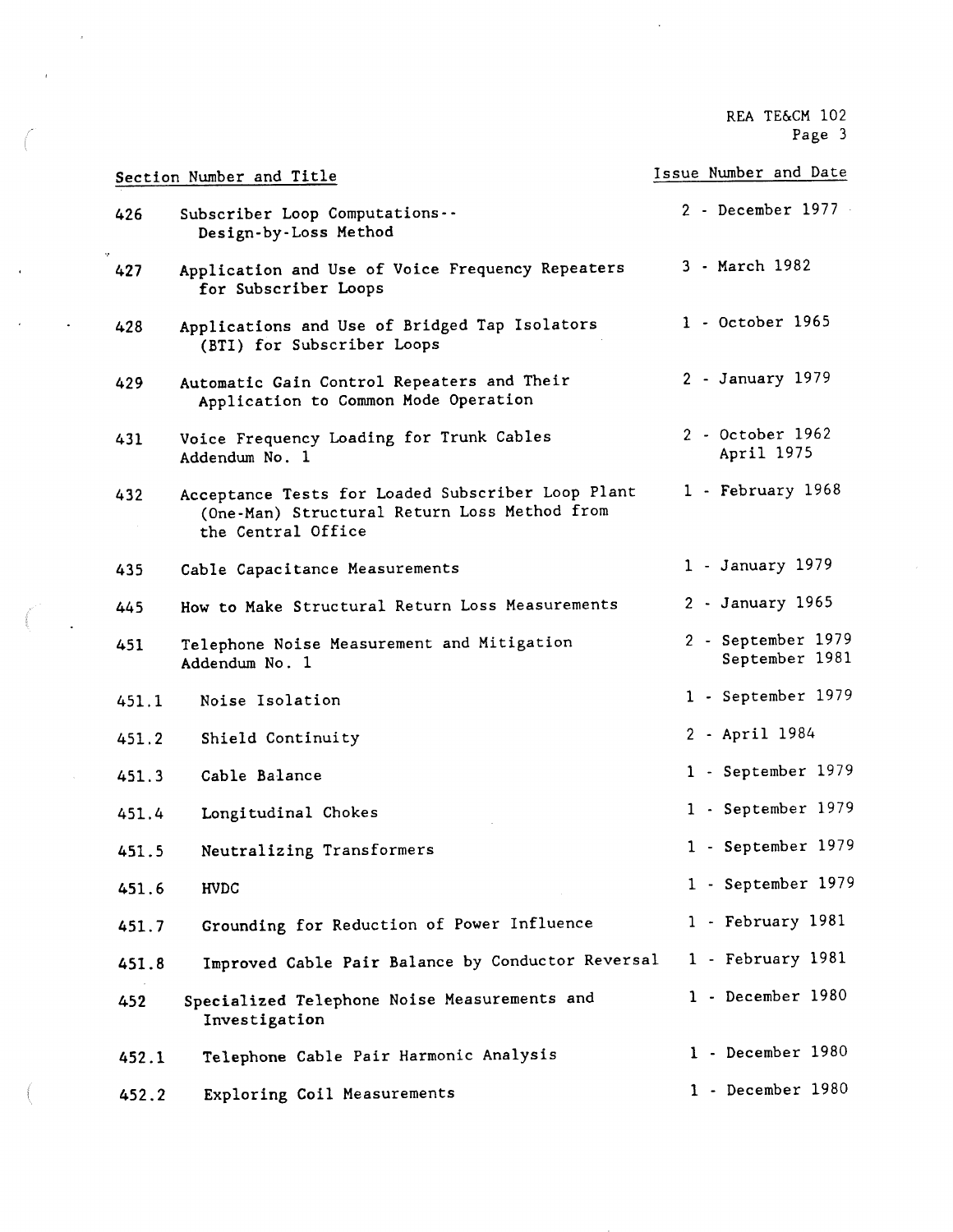Issue Number and Date Section Number and Title 1 - December 1980 452.3 Probe Wire Measurements 1 - June 1980 470 Switched Special Services and Private Branch Exchange Services 3 - August 1967 515 Telephone Traffic - Measurements 4 - May 1962 602 Clearances September 1963 Addendum No. 1 605 Right-of-way Clearing and Trimming Assembly Units 4 - January 1979 Aerial Plant 3 - January 1979 610 Poles 3 - March 1960 611 Design of Pole Lines October 1966 Addendum No. 3 617 Railroad Crossing Specifications 1 - April 1954 September 1969 Addendum No. 1 2 - June 1962 626 Staking of Aerial Plant 2 - January 1968 628 Plastic-Insulated Cable Plant Layout 3 - January 1977 629 Cable Plant Layout - Serving Aree Value Engineering for Rural Systems 3 - March 1962 630 Design of Aerial Cable Plant October 1966 Addendum No. 2 January 1979 Addendum No. 3 3 - February 1962 635 Construction or Aerial Cable Plant October 1966 Addendum No. 2 March 1979 Addendum No. 3 August 1979 Addendum No. 4 1 - August 1961 **636**  Aerial Cable Plant Assembly Units 4 - May 1973 Design of Buried Plant - Physical Considerations **640**  June 1967 Memorandum Supplement - Design and Construction of Joint Buried Plant January 1979 Addendum No. 1  $\mathcal{A}^{\mathcal{A}}$ 4 - April 1973 Construction of Buried Plant 641 1 - December 1967 642 **Staking** of Buried Plant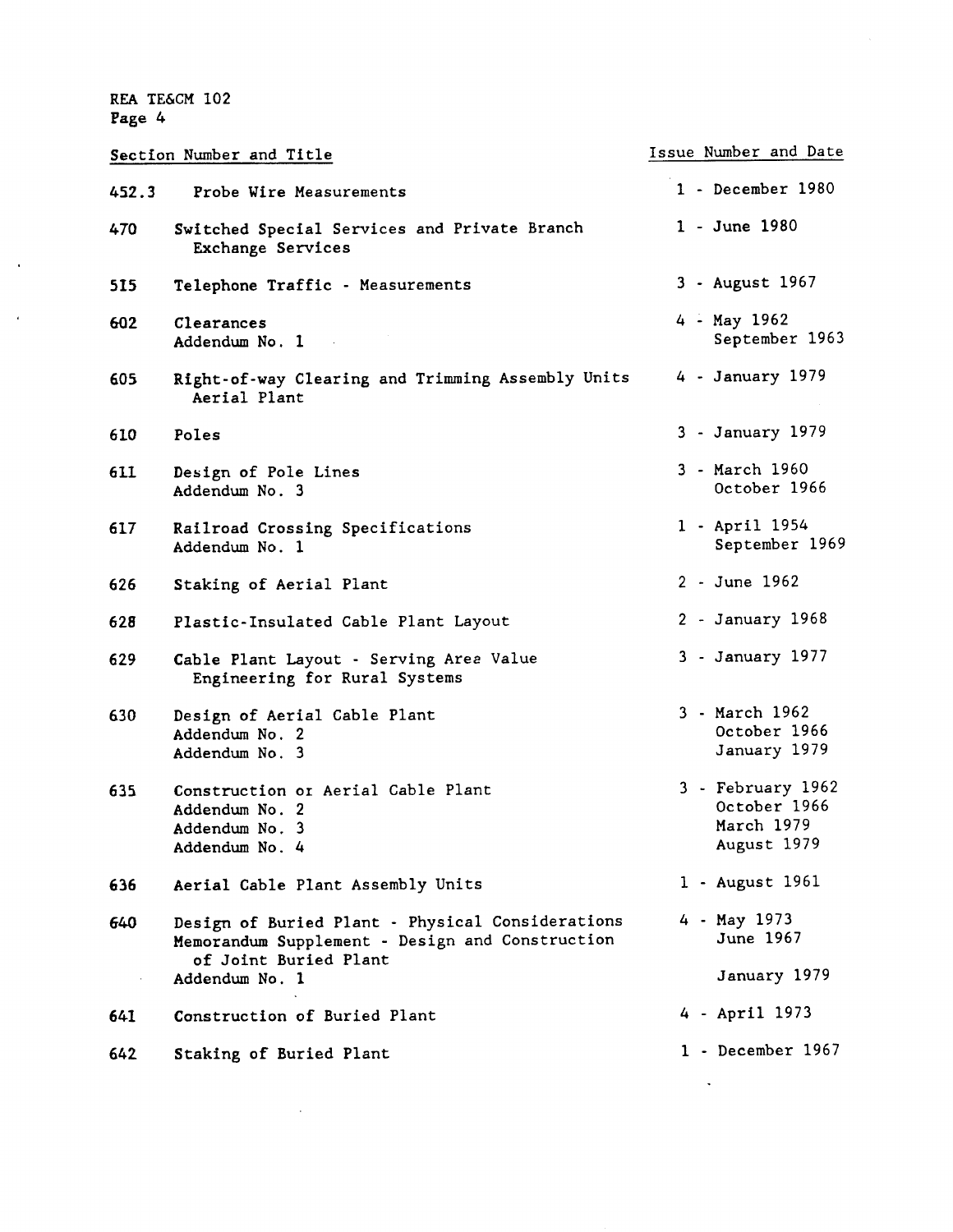|     | Section Number and Title                                                                             | Issue Number and Date                                             |  |  |  |  |
|-----|------------------------------------------------------------------------------------------------------|-------------------------------------------------------------------|--|--|--|--|
| 643 | Underground Conduit and Manhole Design and<br>Construction                                           | 2 - September 1969                                                |  |  |  |  |
| 644 | Design and Construction of Underground Cable<br>(Physical Plant)                                     | 3 - April 1983                                                    |  |  |  |  |
| 645 | Locating Underground Rock Obstacles by Electronics                                                   | 1 - May 1979                                                      |  |  |  |  |
| 646 | 1 - December 1960<br>Design and Construction of Cable Pressurization                                 |                                                                   |  |  |  |  |
| 648 | Serving Area Value Engineering (Physical Plant)                                                      | 1 - January 1977                                                  |  |  |  |  |
| 650 | Guys and Anchors on Wire and Cable Lines<br>Addendum No. 1<br>Addendum No. 2                         | 4 - February 1960<br>October 1966<br>April 1967                   |  |  |  |  |
| 670 | Corrosion Consideration in Telecommunications<br>in Outside Plant                                    | 2 - January 1982                                                  |  |  |  |  |
| 690 | Joint Use of Poles<br>Addendum No. 1<br>Addendum No. 2<br>Addendum No. 4<br>Addendum No. 5           | 1 - June 1953<br>May 1954<br>June 1959<br>March 1962<br>June 1962 |  |  |  |  |
| 760 | Data Modems                                                                                          | 1 - March 1973                                                    |  |  |  |  |
| 801 | Electrical Protection Fundamentals                                                                   | 4 - October 1982                                                  |  |  |  |  |
| 802 | Electrical Protection Grounding Fundamentals                                                         | 2 - September 1984                                                |  |  |  |  |
| 805 | Electrical Protection at Subscriber Stations                                                         | 8 - August 1980                                                   |  |  |  |  |
| 810 | Electrical Protection of Electronic Analog and<br>Digital Central Office Equipment<br>Addendum No. 1 | 6 - September 1983<br>September 1984                              |  |  |  |  |
| 815 | Electrical Protection of Aerial Cable                                                                | 4 - April 1969                                                    |  |  |  |  |
| 816 | Electrical Protection of Buried Plant<br>Addendum No. 1<br>Addendum No. 2                            | 3 - July 1969<br>January 1971<br>December 1972                    |  |  |  |  |
| 817 | Electrical Protection by Effective Grounding<br>of Cable Shields                                     | 1 - March 1980                                                    |  |  |  |  |
| 822 | Electrical Protection of Carrier Equipment                                                           | 5 - September 1981                                                |  |  |  |  |

 $\bar{\bar{z}}$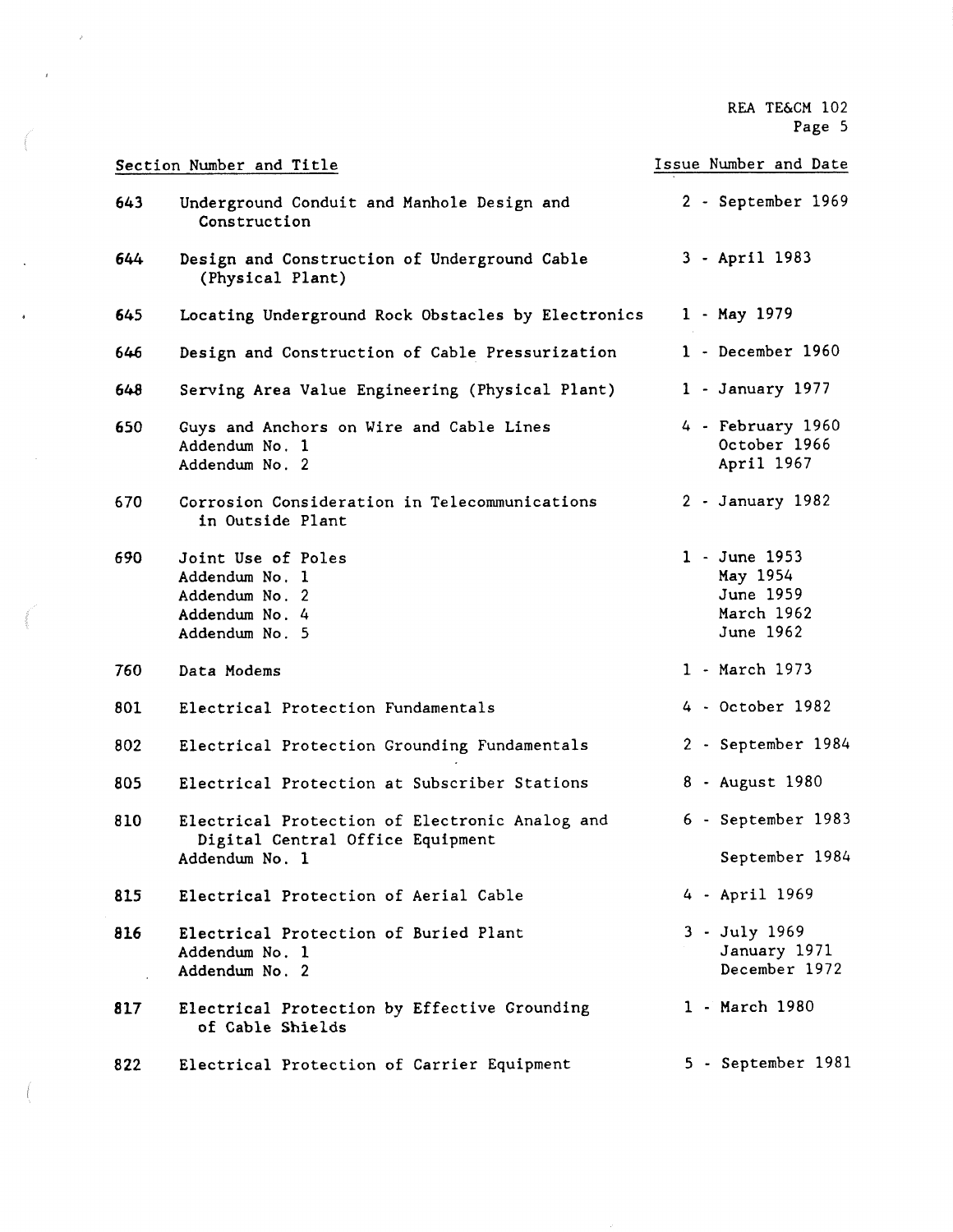Section Number and Title **Issue Number and Date** 823 **825**  830 901 903 904- 905 909- 911 912 921 925 930 931 **932 933 934 936 940**  Electrical Protection by Use of Gas Tube Arresters Situations Requiring Special Protection Electrical Protection Assemby Units Fundamentals of Carrier Transmission Application Guide for Subscriber Carrier Specifications, REA Form 397c Application Guide for Trunk Carrier Specifications REA Form 397b Cable Carrier Systems and Carrier Frequency Transmission Through Cables Impedance Matching for Carrier Multiplex Systems Station Carrier Application Addendum No. 1 Station Carrier Equipment Addendum No. 1 Testing Cables for Carrier Application Transmission Measurements Involving Carrier Multiplex Equipment Use of Point-to-Point Radio (Microwave) in Telephony 3 - August 1979 Microwave Propagation and Path Surveys Microwave System Preparation Guide for Federal Communications Commission and Federal Aviation Administration Requirements Application Guide for Point-to-Point Microwave Radio System Specification, REA Form 397d Frequency Division Multiplexing for Coaxial or Microwave Radio Systems Microwave/Multiplex Wire Line Entrance Links Use of Mobile and Fixed Radiotelephone for Subscriber Service and for Operation and 3 - August 1980 3 - September 1973 5 - April 1971 3 - September 1983 3 - January 1981 3 - January 1981 1 - October 1963 1 - December 1967 2 - September 1971 May 1980 1 - April 1971 May 1980 1 - November 1976 2 - May 1985 1 - April 1967 1 - March 1970 2 - April 1970 1 - November 1971 1 - December 1971 2 - April 1963

الصبر

Maintenance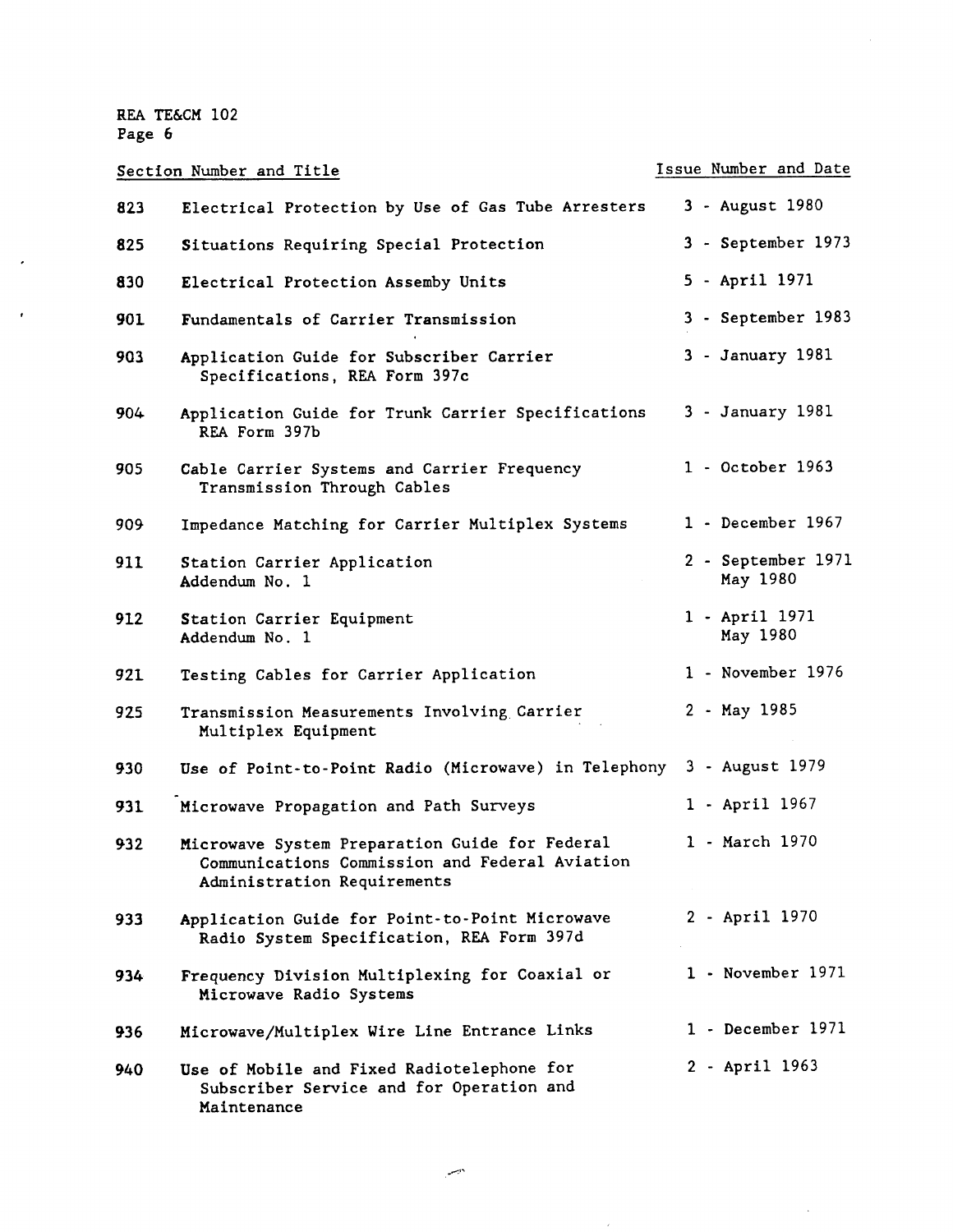$\overline{a}$ 

|     | Section Number and Title                                                                    | Issue Number and Date |
|-----|---------------------------------------------------------------------------------------------|-----------------------|
| 943 | Application Guide for Mobile and Fixed Dial<br>Radiotelephone Specifications, REA Form 397e | 2 - May 1971          |
| 945 | IMTS - Improved Mobile Telephone System                                                     | $1 - July 1966$       |
| 948 | Basic Exchange Telecommunications<br>Radio Service                                          | $1 - May 1990$        |
| 949 | BETRS Radio Application Guidelines                                                          | 1 - May 1990          |
| 950 | Digital Transmission Systems                                                                | 2 - December 1982     |
| 951 | Digital Transmission Terminology                                                            | 1 - December 1982     |
| 954 | Digital Terminals and Multiplexers                                                          | 2 - February 1989     |
| 956 | Digital Span Lines                                                                          | 1 - December 1982     |
| 958 | Digital Cross-Connect and Drop and<br>Insert Systems                                        | 1 - September 1988    |
| 961 | Application Guide for Digital Lightwave<br>Transmission System Specifications               | 1 - June 1990         |
| 970 | Fundamentals of Lightwave Transmission                                                      | 1 - March 1990        |
| 971 | Lightwave Terminology                                                                       | 1 - December 1988     |
| 974 | Lightwave Terminal Equipment                                                                | 1 - April 1990        |
| 976 | Lightwave System Application Guidelines                                                     | 1 - December 1989     |

 $\bar{L}$ 

 $\ddot{\phantom{a}}$ 

 $\ddot{r}$ 

 $\cdot$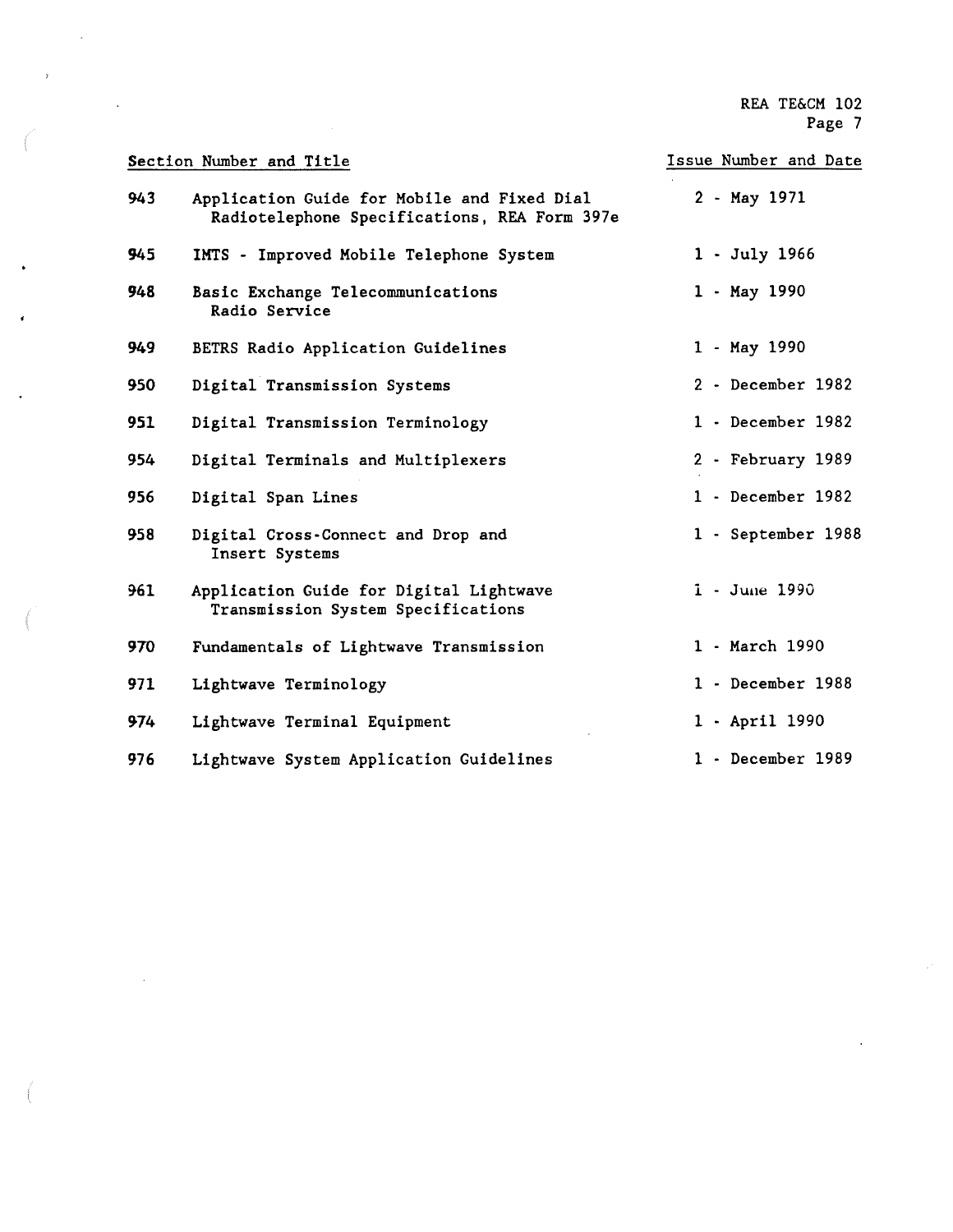## LIST OF THE REA TELEPHONE SPECIFICATIONS

 $\frac{1}{2} \frac{1}{2} \left( \frac{1}{2} \left( \frac{1}{2} \right) \right) \left( \frac{1}{2} \left( \frac{1}{2} \right) \right)$  , where

 $\mathcal{L}^{\text{max}}$  and  $\mathcal{L}^{\text{max}}$ 

| Specification<br>Number | Bulletin or<br>CFR Number | Issue<br>Date | Title                                                                                  |
|-------------------------|---------------------------|---------------|----------------------------------------------------------------------------------------|
| $DT-5C$                 | $50 - 18$                 | 6/87          | REA Specification for Wood Poles, Stubs, and Anchor Logs                               |
| $DT-19$                 | $50 - 24$                 | 6/87          | REA Specification for Quality Control and Inspection of<br>Timber Products             |
| $PC-2$                  | $345 - 6$                 | 1/78          | REA Standard for Splicing Plastic-Insulated Cables                                     |
| $PC-4$                  | $345 - 63$                | 5/76          | REA Standard for Acceptance Test & Measurements of Telephone Plant                     |
| $PC-5A$                 | $345 - 52$                | 1/80          | REA Standard for Service Entrance and Station Protection<br>Installations              |
| $PE-7$                  | $345 - 36$                | 1/83          | REA Specification for Parallel Conductor Drop Wire                                     |
| $PE-22$                 | $345 - 13$                | 1/83          | REA Specification for Aerial and Undergr Jund Telephone Cable                          |
| $PE-26$                 | $345 - 22$                | 1/89          | REA Specification for Voice Frequency Loading Coils                                    |
| $PE-29$                 | $345 - 69$                | 1/78<br>10/82 | REA Specification for Two-Wire Voice Frequency Repeater Equipment<br>Supplement        |
| $PE-33$                 | $345 - 65$                | 3/85          | REA Specification for Cable Shield Bonding Connectors                                  |
| <b>PE-38</b>            | $345 - 29$                | 2/82          | REA Specification for Self-Supporting Cable                                            |
| PE-39                   | $345 - 67$                | 1/87          | REA Specification for Filled Telephone Cables                                          |
| $PE-52$                 | $345 - 54$                | 12/71<br>8/72 | REA Specification for Telephone Cable Splicing Connectors<br>Revised Page              |
| <b>PE-57</b>            | $345 - 76$                | 5/77          | REA Specification for Spring Action Bonding Connectors within<br>Buried Plant Housings |
| PE-60                   | $345 - 50$                | 9/79          | REA Specification for Trunk Carrier Systems                                            |

June 1990

 $\mathcal{L}_{\mathcal{A}}$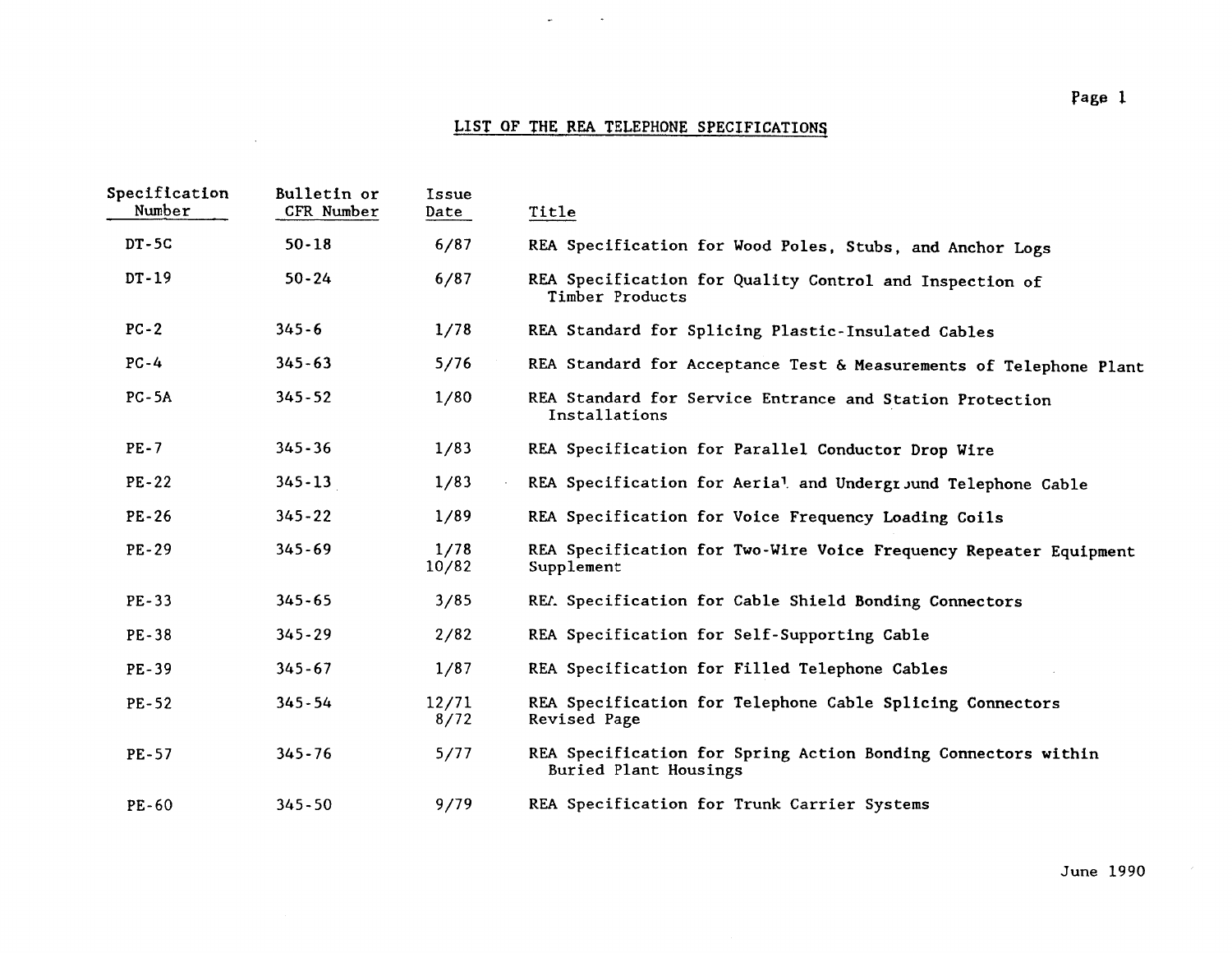## LIST OF THE REA TELEPHONE SPECIFICATIONS

 $\sim$   $\sim$ 

| Specification<br>Number | Bulletin or<br>CFR Number | <b>Issue</b><br>Date | Title                                                                                                        |
|-------------------------|---------------------------|----------------------|--------------------------------------------------------------------------------------------------------------|
| $PE-61$                 | $345 - 55$                | 12/73                | REA Specification for Central Office Loop Extenders & Loop<br>Extender Voice Frequency Repeater Combinations |
| $PE-63$                 | $345 - 57$                | 5/82                 | REA Specification for Microwave Radio Equipment                                                              |
| $PE-64$                 | $345 - 66$                | 9/79<br>8/80         | REA Specification for Subscriber Carrier Systems<br>Pen & Ink Revision                                       |
| $PE-65$                 | $345 - 75$                | 1/77                 | REA Specification for Electronic Trunk Circuits                                                              |
| PE-74                   | $345 - 72$                | 10/85                | REA Specification for Filled Splice Cases                                                                    |
| <b>PE-78</b>            | $345 - 78$                | 2/80                 | REA Specification for Carbon Arrester Assemblies for Use<br>in Protectors                                    |
|                         |                           | 7/80                 | Supplement                                                                                                   |
| $PE-80$                 | $345 - 83$                | 7/79<br>10/82        | REA Specification for Gas Tube Surge Arresters<br>Supplement                                                 |
| $PE-86$                 | $345 - 86$                | 10/82                | REA Specification for Filled Buried Service Wire                                                             |
| PE-87                   | $345 - 87$                | 12/83                | REA Specification for Terminating (TIP) Cables                                                               |
| PE-89                   | $345 - 89$                | 10/85                | REA Specification for Filled Telephone Cables with<br>Expanded Insulation                                    |
| $PE-90$                 | $345 - 90$                | 5/86                 | REA Specification for Totally Filled Fiber Optic Cable                                                       |
| $PEG-2$                 | $345 - 39$                | 8/85                 | REA Specification for Telephone Station Protectors                                                           |
| Form 515a               | $*345 - 150$              | 5/89                 | REA Specifications and Drawings for Construction of Direct Buried<br>Plant                                   |
| Form 515c               | $345 - 151$               | 5/89                 | REA Specifications and Drawings for Conduit and Manhole Constructi                                           |

 $\sim 10^{11}$  km

 $\mathcal{L}_{\rm{max}}$ 

 $\mathcal{L}$ 

June 1990